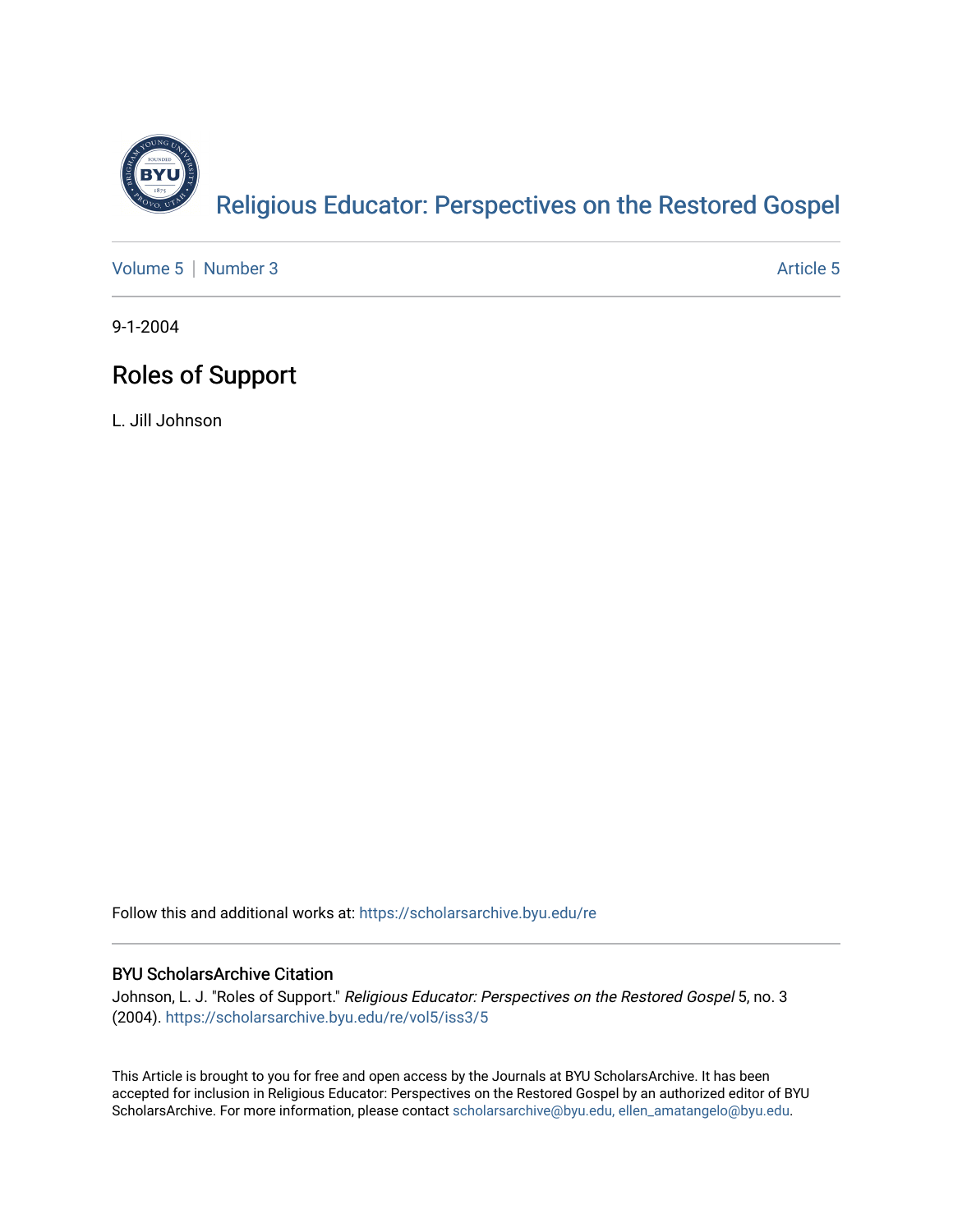

Teachers can influence their students not only by what they say but also by how they live.

Photo by Matthew Reier Courtesy of Visual Resources Library © by Intellectual Reserve, Inc.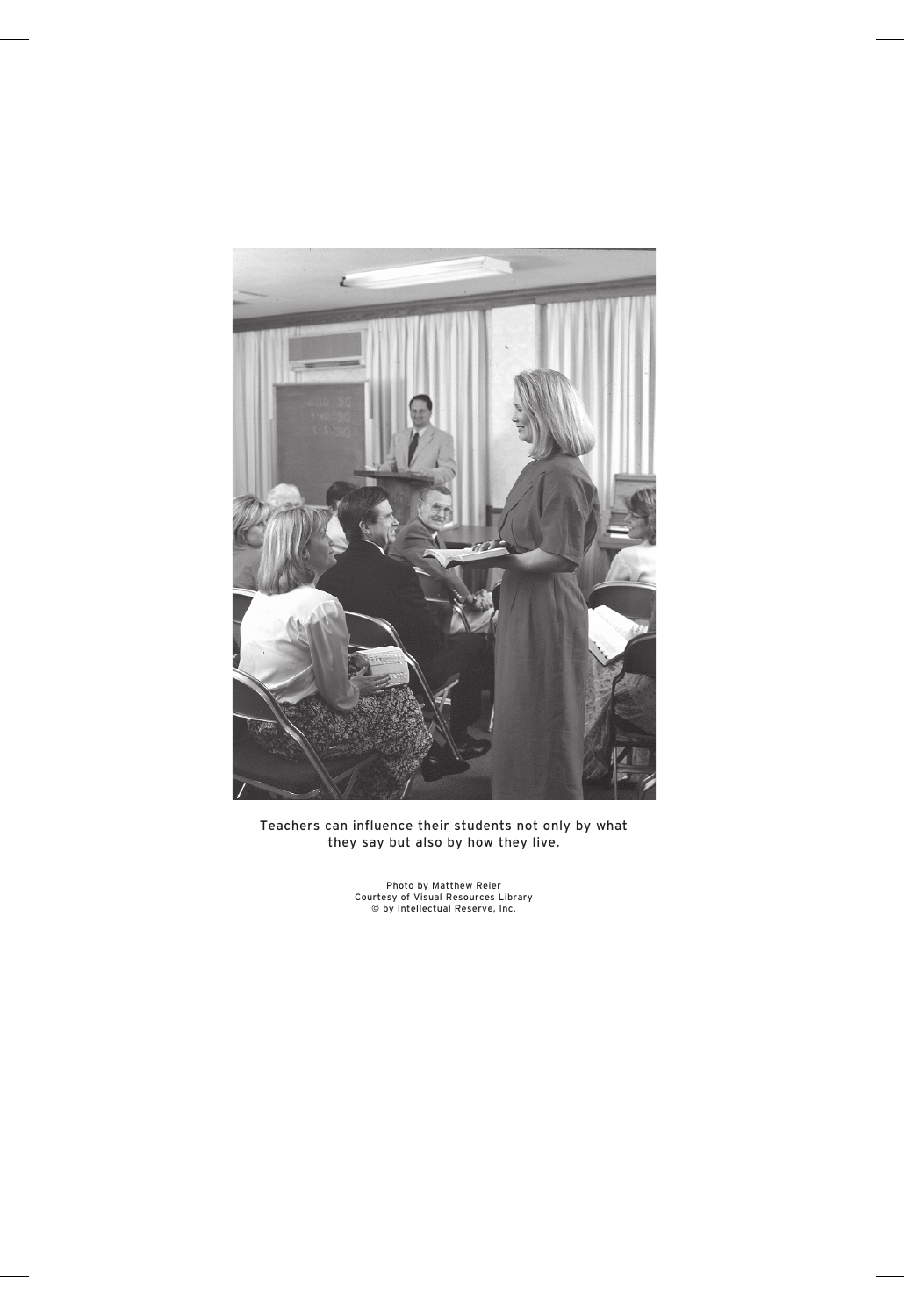## Roles of Support

*L. Jill Johnson* 

*L. Jill Johnson is the wife of Paul V. Johnson, Church Educational System is the wife of Paul V. Johnson, Church Educational System administrator.*

 *This address was given at a CES satellite training broadcast on August 4, 2004.*

 I am grateful for this opportunity to thank all of the people who labor in this educational program of the Church—so thankful for my association with you. I hope you feel how your lives of righteousness are needed by the youth of the Church in these latter days. Clever lessons or media production, though important, will never be a substitute for a life of righteousness lived by a teacher who truly loves our Heavenly Father and His Son and those entrusted to their care.

 We are directed in this work by living prophets. These men place great trust in us to represent our Savior, Jesus Christ, who directs them. Through them we receive instructions for holding up the light of His gospel to the great army of young people who will be in seminary and institute classrooms all across the world. I am aware that as I speak to you, many of you will be in the front of those classes, but many more of us will be the support system for those who teach. For those employed teachers, as students sit in your classes and as the Spirit teaches them, they learn. But they will also observe your lives. They will notice how the gospel makes you loving, happy, and interested in them.

 They will notice how much you love your family. Seeing the love and respect you feel for your family will make impressions that can give them hope for the future and a faith in His promises to them that obedience brings forth the blessings of heaven. For those of this group who are not as visible to the students, we can still be a great blessing to